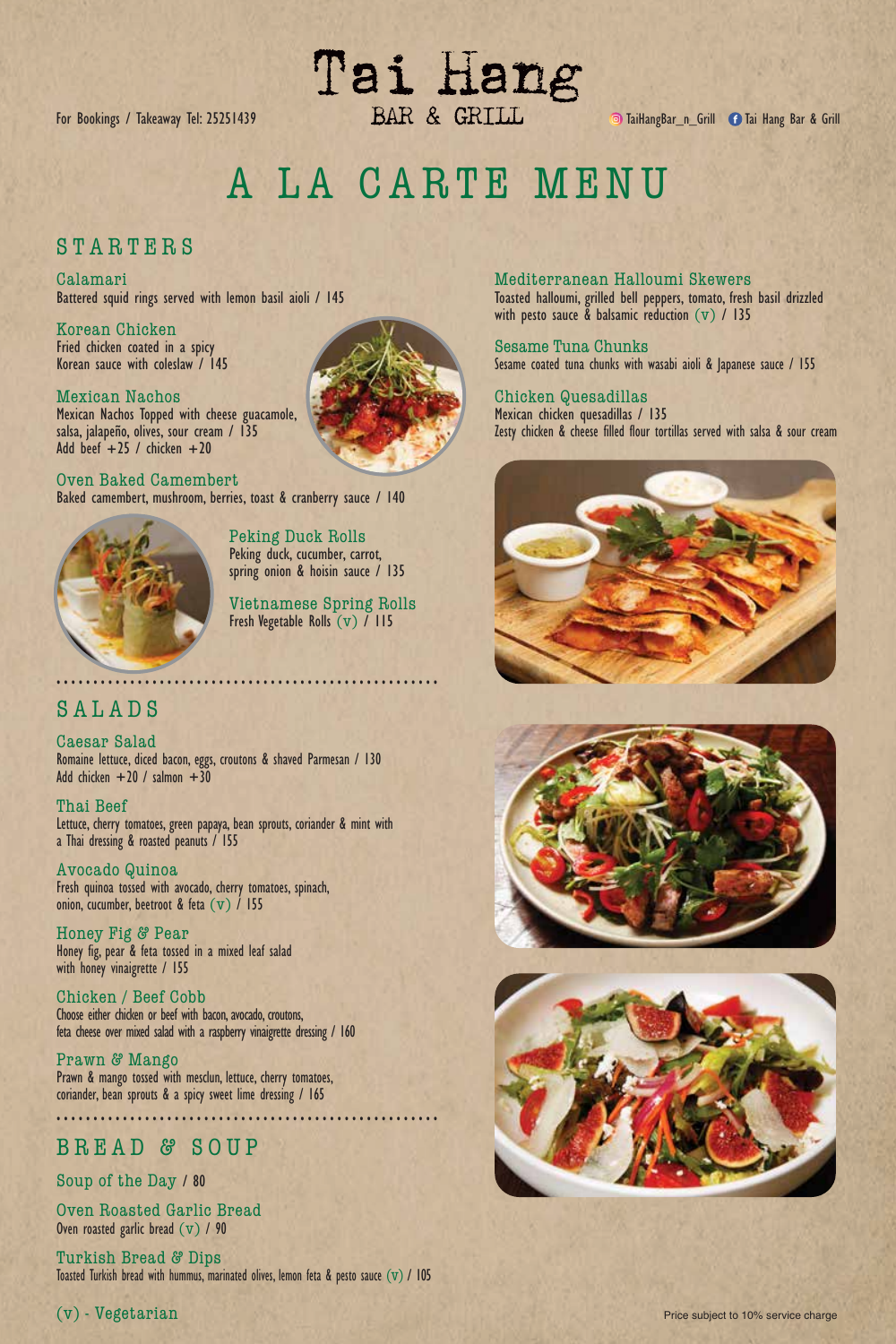# PASTA

#### Fettuccine Bolognese Rich mince beef cooked in a tomato & garlic sauce topped with shaved parmesan cheese / 155

Linguine Vongole Sautéed clams, tossed in extra virgin olive oil with fresh garlic & a pinch of chilli / 168

Fettuccine Carbonara Fettuccine tossed in a creamy sauce with crispy bacon & topped with shaved parmesan / 150

Spaghetti Marinara Mixed seafood cooked in a provencal sauce topped with shaved parmesan & fresh basil / 165

Spaghetti Aglio Olio / 130 Garlic, chilli flakes, Vino Blanco, Italian parsley infused with lemon oil  $(v)$ Add Chicken +20 / Shrimp +30

Penne Arabiatta Spicy tomato sauce based pasta, cooked with bell peppers & a handful of fresh baby spinach (v) / 135

Chicken Penne Pesto Penne tossed in sargadon mushroom, home made pesto, topped with smoke chicken, tomato concase & toasted fine nuts / 160

Chicken & Lemongrass Risotto Sautéed garlic, lemongrass, baby spinach, herbs & white wine topped with grilled chicken and parmesan / 160

Mushroom Risotto Mixed mushroom risotto with a touch of truffle oil, garlic & mixed herbs (v) / 155

....................................................







# PIZZA

Hawaii-Five-O Classic ham & pineapple / 145

Margherita Mozzarella cheese & basil leaves (v) / 135

Chicken Little Grilled chicken pieces, avocado slice & a sweet chilli drizzle / 155

The Veggie Patch Bell Peppers, olives, onions, mushrooms & asparagus on a tomato based pizza (v) / 145

Pepperoni Mozzarella cheese & pepperoni / 150

The Tai Hang Special House special sausage, ham, onion, mushroom & bell peppers /155

The Parma Parma ham with rocket / 155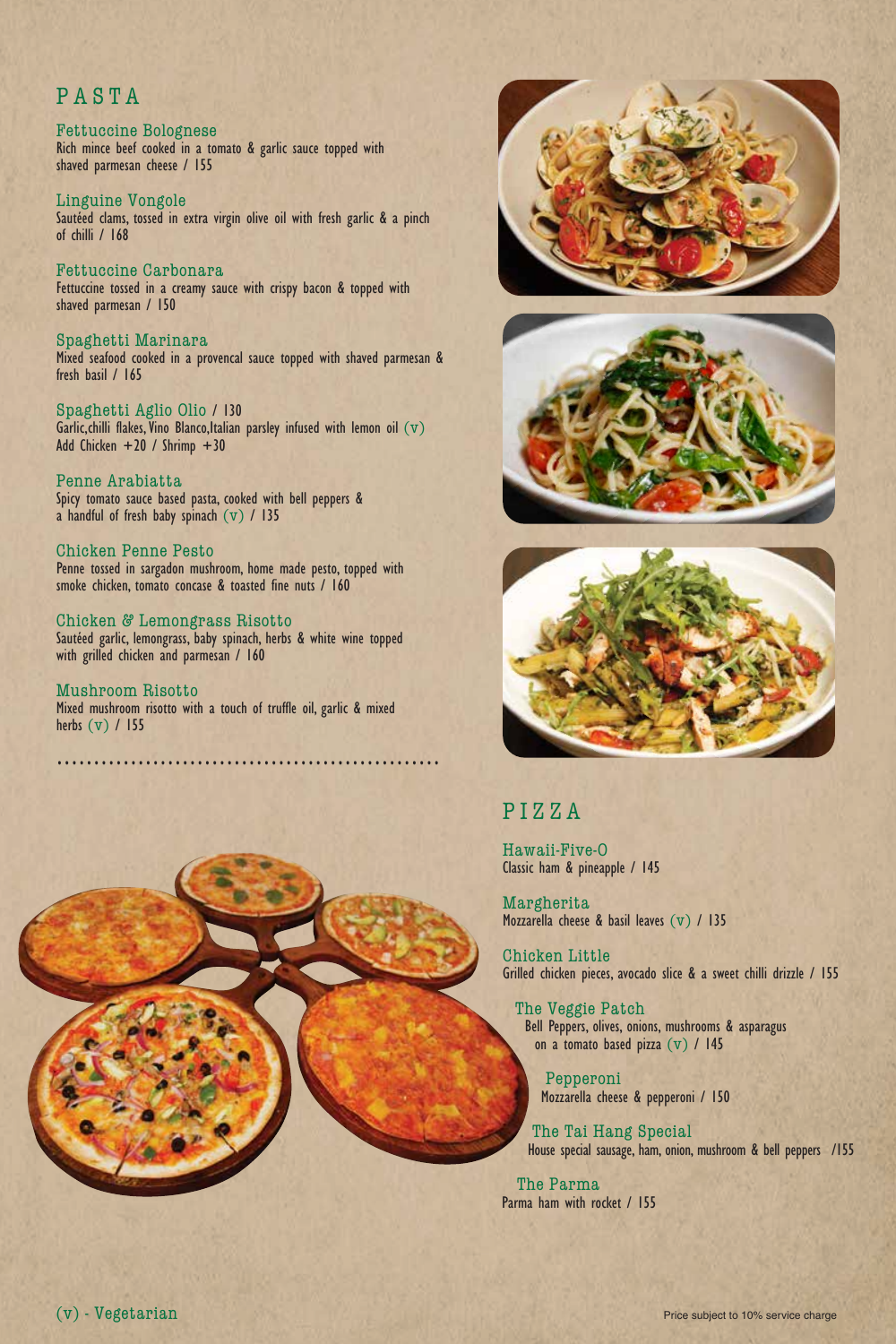## BURGERS

#### Wagyu Burger 100% flame grilled Wagyu beef patty with lettuce tomato & onion topped with your choice of cheese (Cheddar or Swiss) served with a side of chips / 190

Classic Chicken Schnitzel Burger Crumbed chicken, lettuce, tomato, avocado, red onion, tomato sauce, aioli with a side of chips / 175

Steak Sandwich Grilled Wagyu steak with, cheese, bacon, onions & fresh garden salad on Turkish bread served with a side of chips / 190

Additional toppings / 10 each (Mushroom, Bacon, Jalapeño, Fried Egg, Avocado, Pickles)

WRAPS

Crunchy Chicken Crunchy chicken, lettuce, tomato, mayonnaise in a tortilla wrap served with chips / 160

....................................................

Falafel & Hummus Lettuce, diced tomato, cucumber, quinoa falafel served with chips  $(v)$  / 160

....................................................

# CHEFS SELECTIONS

Tai Hang BBQ Spare Ribs Full rack of USA pork ribs braised perfectly & bathed in a rich spiced rum home made BBQ sauce served with slaw and chips / Half: 205 Full: 400

Grilled Chicken Breast Char grilled chicken breast served with roast potatoes, seasonal veggies, broccoli topped with rich chicken gravy / 165

Roasted Pork Knuckle Pork knuckle roasted to a crisp crunchy perfection, served with seasonal veggies, Asian vinaigrette and chips / 170

Classic Fish & Chips Beer battered fish & chips served with minted peas & home made tartare sauce / 188

Chicken Parmigiana Crumbed chicken breast, topped with a rich tomato sauce & grilled cheese with a side of salad & chips / 185

Flame Grilled Fajitas Sizzling chicken, beef or prawn with warm flour tortillas & vegetables served with sour cream, guacamole & salsa Veggie / 160 Chicken / 165 Beef / 175 Prawn / 180 Mix / 180

Glazed Soy Salmon Served with a creamy wasabi mash potato, carrots, broccoli & a honey soy dressing / 225

Campfire Lamb Shank Slow cooked lamb with double whip mash, carrots, onion compote, lamb gravy & tossed sesame seed / 185